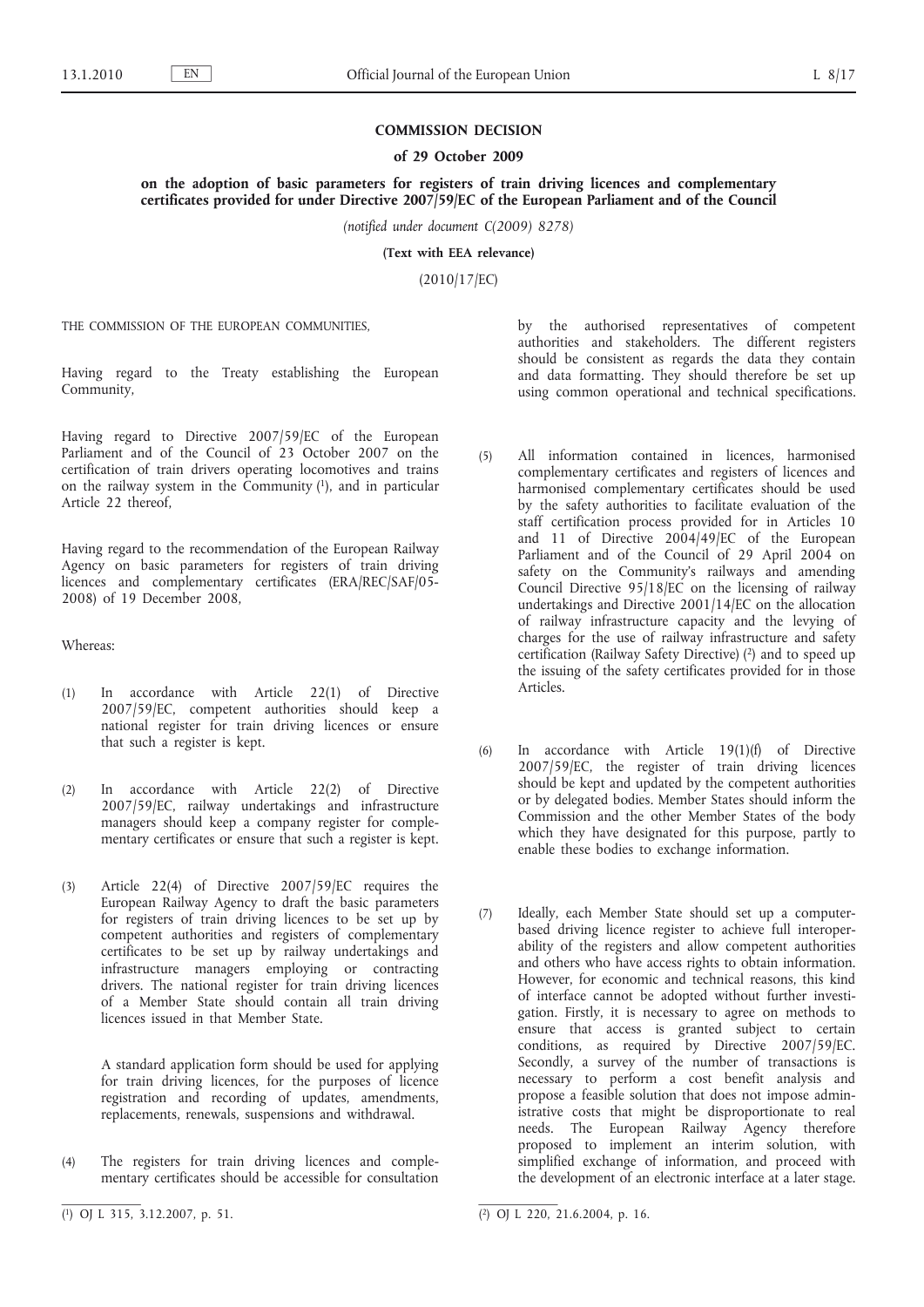- (8) In accordance with Article 36(3) of Directive 2007/59/EC, that Directive does not apply to Cyprus and Malta. Therefore this Decision should not be applicable to Cyprus and Malta for as long as these Member States do not have a railway system.
- (9) The measures provided for in this Decision are in accordance with the opinion of the Railway Interoperability and Safety Committee established under Article 21 of Directive 96/48/EC,

HAS ADOPTED THIS DECISION:

## *Article 1*

The basic parameters for the National Register of Train Driving Licences (hereinafter 'NLR') set out in Annex I are adopted.

## *Article 2*

The basic parameters for the Register of Complementary Certificates (hereinafter 'CCR') set out in Annex II are adopted.

### *Article 3*

1. Within 24 months from the taking effect of this Decision, the European Railway Agency (hereinafter 'the Agency') shall carry out a feasibility study for a computer-based application fulfilling the basic parameters for the NLR and CCR and facilitating the exchange of information among competent authorities, railway undertakings and infrastructure managers.

The feasibility study shall in particular consider the functional and technical architecture, operating modes and rules for data input and consultation.

The feasibility study shall be discussed and approved within the cooperation between the representatives of the competent authorities specified in Article 35 of the Directive 2007/59/CE.

Where appropriate, on the basis of the results of the study referred to in paragraph 1, the Agency shall set up a pilot application of a network with at least three NLRs and nine C<sub>CRs</sub>

The Agency shall monitor the pilot application for at least one year, and issue a report to the Commission with, where appropriate, a recommendation to amend this Decision.

## *Article 4*

Within one year of this Decision taking effect, Member States shall inform the Commission and the other Member States:

- (a) of the body designated to deliver train driving licences in accordance with Article 19(1)(a) of Directive 2007/59/EC,
- (b) of the body designated to keep and update the NLR in accordance with Article  $19(1)(f)$  of Directive 2007/59/EC.

## *Article 5*

This Decision is addressed to the Member States.

It shall not apply to Cyprus and Malta as long as no railway system is established within their territory.

Done at Brussels, 29 October 2009.

*For the Commission* Antonio TAJANI *Vice-President*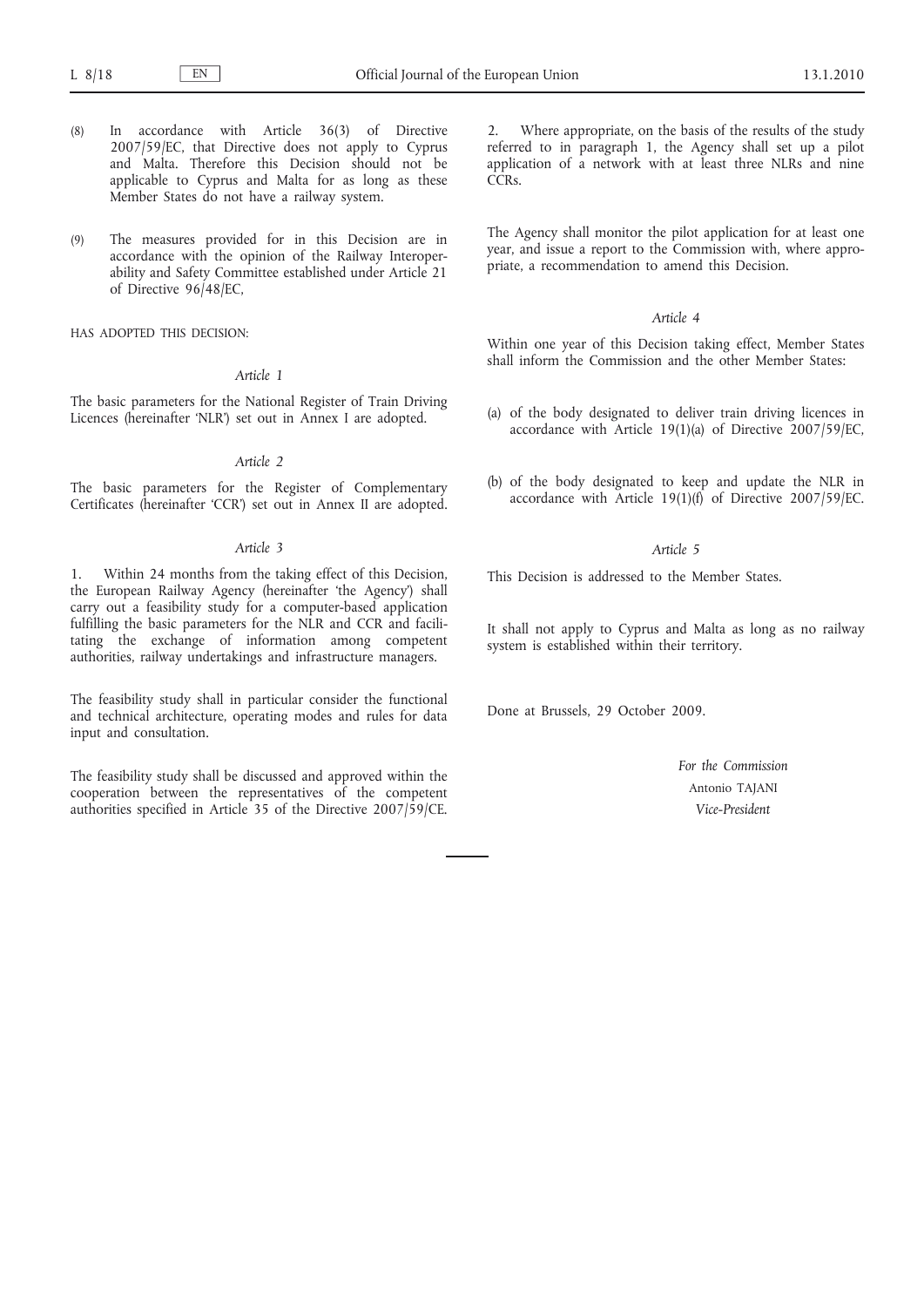## *ANNEX I*

## **BASIC PARAMETERS FOR NATIONAL REGISTERS OF TRAIN DRIVING LICENCES (NLRS)**

## 1. **Basic parameters**

The basic parameters for National Registers of train driving licences set in accordance with Article 22(4) of Directive 2007/59/EC, are:

- Data to be collected (Chapter 2),
- Data format (Chapter 3),
- Access rights (Chapter 4),
- Data exchange (Chapter 5),
- Duration of data retention (Chapter 6),

## 2. **Data to be collected**

NLR shall comprise four sections.

Section 1 shall contain information about the current status of the licence.

Section 2 shall contain information about the licence issued, in line with the list of requirements contained in Annex I, Section 2, of Directive 2007/59/EC.

Section 3 shall contain historical information about the licence.

Section 4 shall contain information about basic requirements and initial checks, to allow the licence to be issued and subsequent checks, to allow the licence to remain valid.

The data to be collected are set out in the table in Chapter 3.

## 3. **Data format**

The following is a list of requirements for the data format of the NLR.

The list is set out as follows:

| N <sub>o</sub> | Datum to be displayed |        |                              |  |
|----------------|-----------------------|--------|------------------------------|--|
|                | Content               | Format | Status of the<br>requirement |  |

| 1              | Licence number                                                                                         |                   |            |
|----------------|--------------------------------------------------------------------------------------------------------|-------------------|------------|
| 1.1            | Number of the licence                                                                                  | $EIN$ (12 digits) | Compulsory |
| $\overline{2}$ | Current state of the licence                                                                           |                   |            |
| 2.1            | Evidence of the current state of the licence.<br>Valid.<br>Suspended (decision pending),<br>Withdrawn, | Text              | Compulsory |
| 2.2            | Reason for suspension or withdrawal                                                                    | Text              | Compulsory |

*Section 1: Current state of the licence*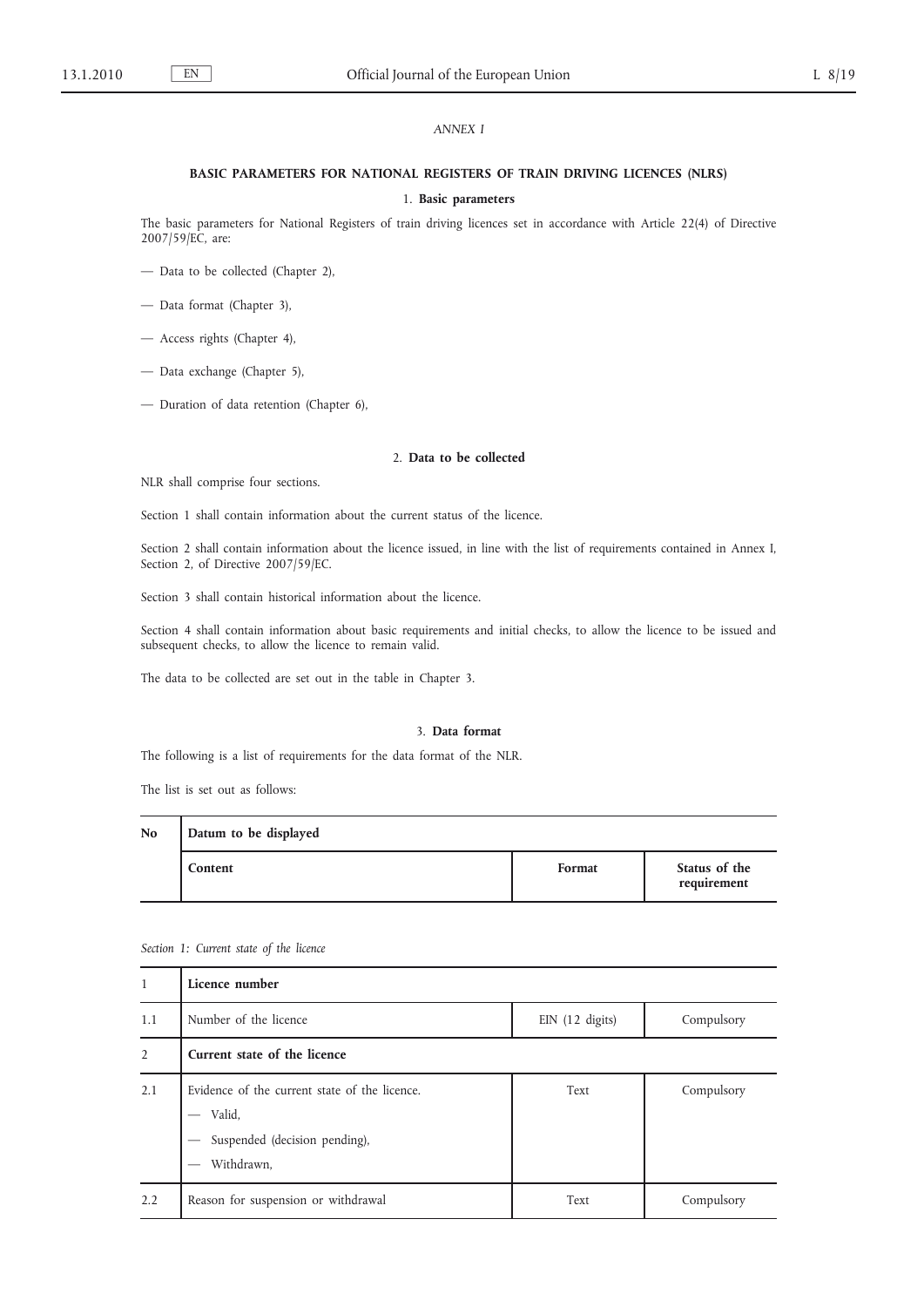| 3    | Surname $(s)$ of the holder                                                                                                                                            |                                            |            |  |
|------|------------------------------------------------------------------------------------------------------------------------------------------------------------------------|--------------------------------------------|------------|--|
| 3.1  | Surname(s) displayed on passport or national identity card<br>or other recognised document proving identity More<br>surnames are allowed, depending on national custom | Text                                       | Compulsory |  |
| 4    | Name(s) of the holder                                                                                                                                                  |                                            |            |  |
| 4.1  | Name(s) displayed in passport or national identity card or<br>other recognised document proving identity. More names<br>are allowed, depending on national custom      | Text                                       | Compulsory |  |
| 5    | Date of birth of the holder                                                                                                                                            |                                            |            |  |
| 5.1  | Date of birth of the holder                                                                                                                                            | YYYY-MM-DD                                 | Compulsory |  |
| 6    | Place of birth of the holder                                                                                                                                           |                                            |            |  |
| 6.1  | Place of birth of the holder                                                                                                                                           | Text                                       | Compulsory |  |
| 6.2  | Nationality                                                                                                                                                            | Text                                       | Optional   |  |
| 7    | Date of issue of the licence                                                                                                                                           |                                            |            |  |
| 7.1  | Display of the current date of issue of the licence                                                                                                                    | YYYY-MM-DD                                 | Compulsory |  |
| 8    | Date of expiry of the licence                                                                                                                                          |                                            |            |  |
| 8.1  | Date of the expected formal expiry of the valid licence                                                                                                                | YYYY-MM-DD                                 | Compulsory |  |
| 9    | Name of issuing authority                                                                                                                                              |                                            |            |  |
| 9.1  | Name of the authority issuing the licence (competent<br>authority, delegated entity, railway undertaking, infra-<br>structure manager)                                 | Text                                       | Compulsory |  |
| 10   | Reference number assigned to the employee by the employer                                                                                                              |                                            |            |  |
| 10.1 | Company reference for the train driver                                                                                                                                 | Text                                       | Optional   |  |
| 11   | Photograph of the holder                                                                                                                                               |                                            |            |  |
| 11.1 | Photograph                                                                                                                                                             | Original or Electronic<br>scanning         | Compulsory |  |
| 12   | Signature of the holder                                                                                                                                                |                                            |            |  |
| 12.1 | Signature                                                                                                                                                              | Original/Photocopy/<br>Electronic scanning | Compulsory |  |
| 13   | Permanent place of residence or postal address of the holder                                                                                                           |                                            |            |  |

*Section 2: Information on the current licence issued, in accordance with Annex I, Section 2, of Directive 2007/59/EC*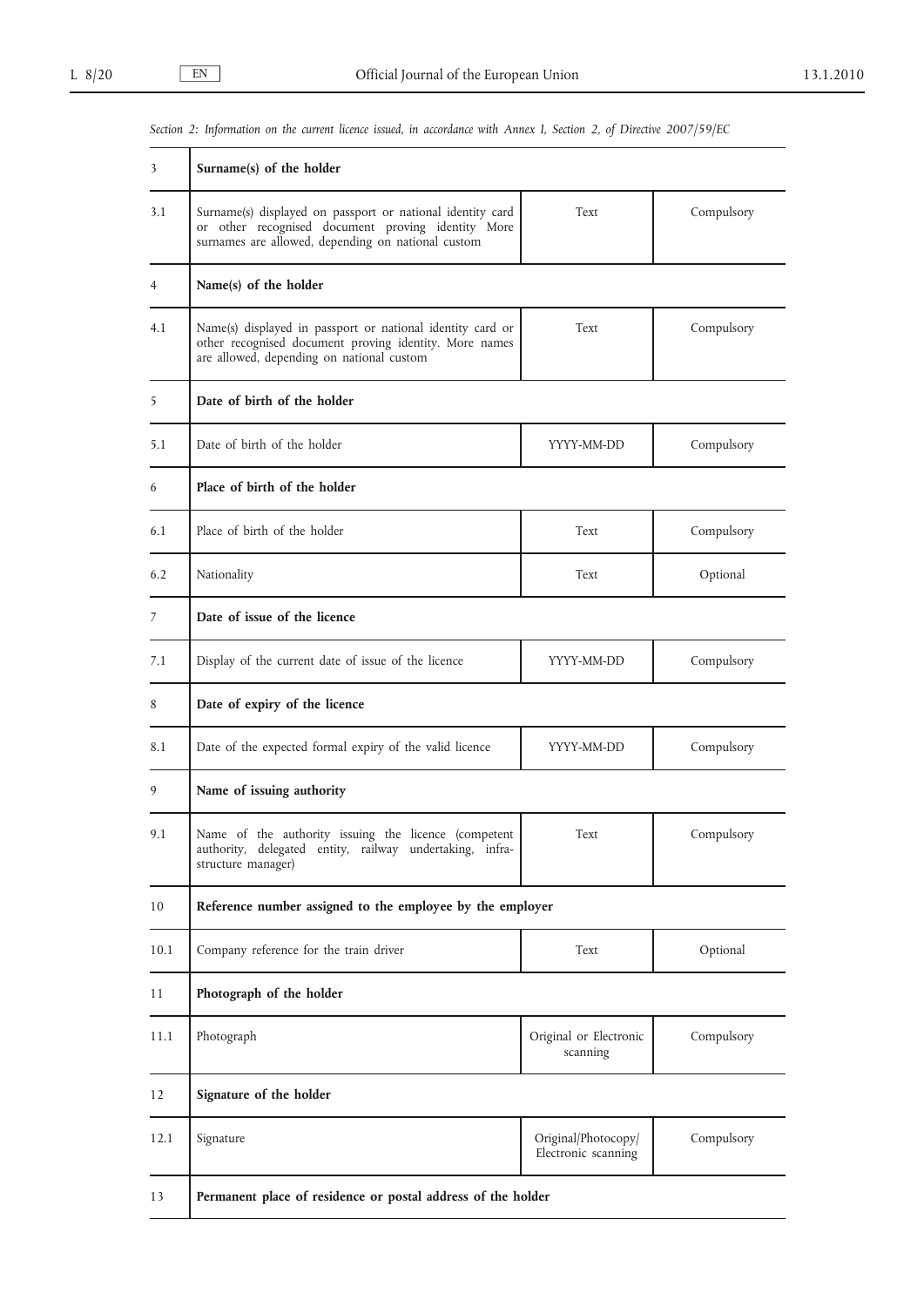| 13.1 | Address of the holder                                                                            | Street and number                                                                                                       | Text                 | Optional   |
|------|--------------------------------------------------------------------------------------------------|-------------------------------------------------------------------------------------------------------------------------|----------------------|------------|
| 13.2 |                                                                                                  | Town                                                                                                                    | Text                 | Optional   |
| 13.3 |                                                                                                  | Country                                                                                                                 | Text                 | Optional   |
| 13.4 |                                                                                                  | Postcode                                                                                                                | Alpha-numerical code | Optional   |
| 13.5 |                                                                                                  | Telephone number                                                                                                        | Text                 | Optional   |
| 13.6 |                                                                                                  | e-mail address                                                                                                          | Text                 | Optional   |
| 14   | <b>Additional information</b>                                                                    |                                                                                                                         |                      |            |
| 14.1 | Information imposed by a competent authority<br>accordance with Annex II of Directive 2007/59/EC | in                                                                                                                      | Coded information    | Compulsory |
|      | Field 9.a.1 $-$ Native language(s) of the driver                                                 |                                                                                                                         | Text                 |            |
|      | necessary under national legislation                                                             | Field $9.a.2$ – Space reserved for entries by the Member<br>State which issues the licence, for information that may be | Text                 |            |
| 15   | <b>Medical restriction</b>                                                                       |                                                                                                                         |                      |            |
| 15.1 | accordance with Annex II of Directive 2007/59/EC                                                 | Information imposed by a competent authority in                                                                         | Coded information    | Compulsory |
|      | Mandatory use of glasses/lenses                                                                  |                                                                                                                         | (code b.1)           |            |
|      | Mandatory use of hearing aid(s)                                                                  |                                                                                                                         | (code b.2)           |            |

*Section 3: Historical information on the status of the licence and the results of periodic checks*

| 16   | Date of first issues                            |            |            |
|------|-------------------------------------------------|------------|------------|
| 16.1 | Date of first issue                             | YYYY-MM-DD | Compulsory |
| 17   | Date of expiry                                  |            |            |
| 17.1 | Date of expiry (and of expected formal renewal) | YYYY-MM-DD | Compulsory |
| 18   | <b>Update(s)</b> (Several records are possible) |            |            |
| 18.1 | Date of update                                  | YYYY-MM-DD | Compulsory |
| 18.2 | Reason for update                               | Text       | Compulsory |
| 19   | Amendment(s) (Several records are possible)     |            |            |
| 19.1 | Date of amendment                               | YYYY-MM-DD | Compulsory |
| 19.2 | Reason of amendment                             | Text       | Compulsory |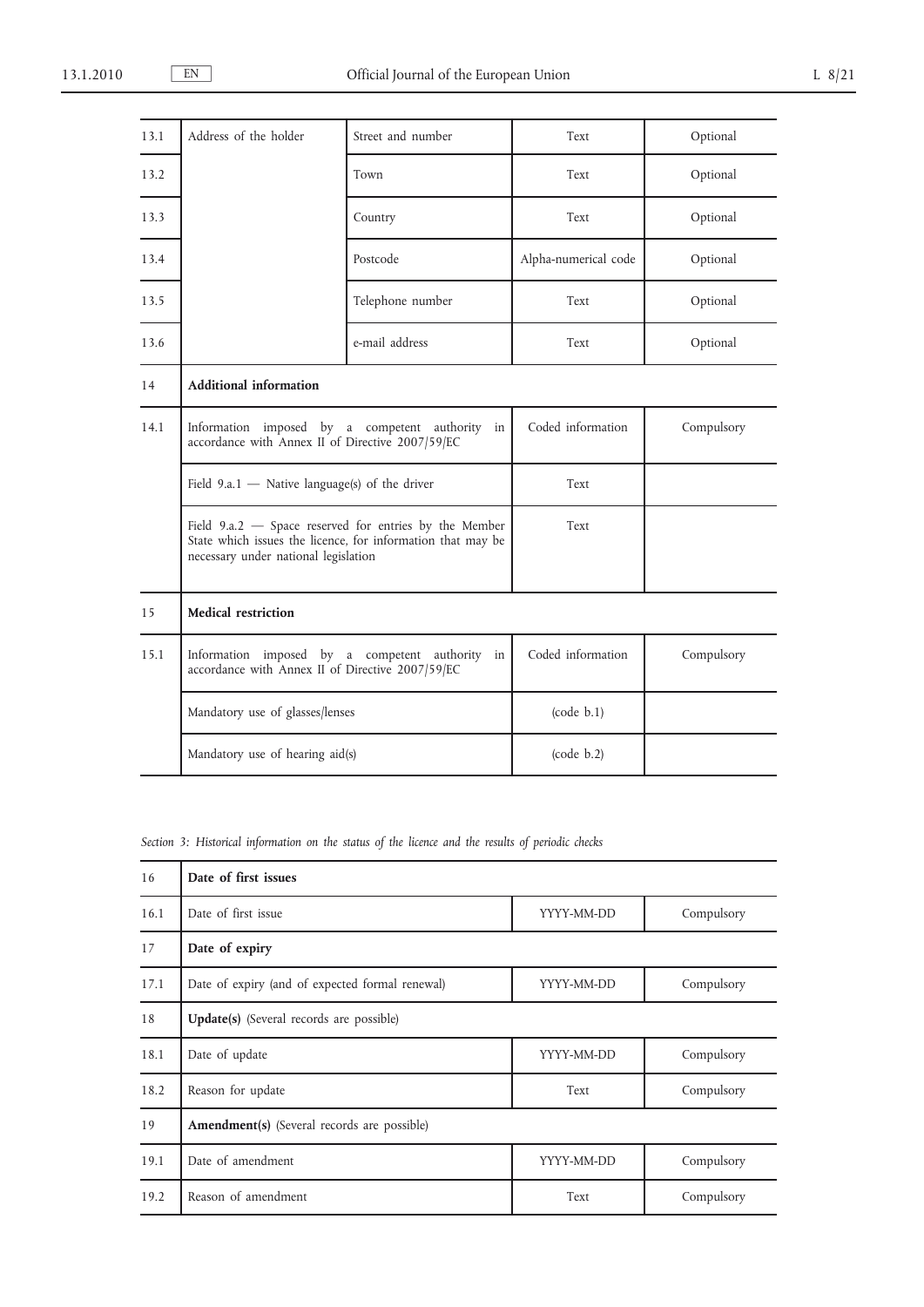| 20   | <b>Suspension(s)</b> (Several records are possible) |                       |            |
|------|-----------------------------------------------------|-----------------------|------------|
| 20.1 | Length of period of suspension                      | From (date) to (date) | Compulsory |
| 20.2 | Reason for suspension                               | Text                  | Compulsory |
| 21   | Withdrawal(s) (Several records are possible)        |                       |            |
| 21.1 | Date of withdrawal                                  | YYYY-MM-DD            | Compulsory |
| 21.2 | Reason for withdrawal                               | Text                  | Compulsory |
| 22   | Licence reported lost                               |                       |            |
| 22.1 | Date of communication                               | YYYY-MM-DD            | Compulsory |
| 22.2 | Date of any duplicate issued                        | YYYY-MM-DD            | Compulsory |
| 23   | Licence reported stolen                             |                       |            |
| 23.1 | Date of communication                               | YYYY-MM-DD            | Compulsory |
| 23.2 | Date of any duplicate issued                        | YYYY-MM-DD            | Compulsory |
| 24   | Licence reported destroyed                          |                       |            |
| 24.1 | Date of communication                               | YYYY-MM-DD            | Compulsory |
| 24.2 | Date of any duplicate issued                        | YYYY-MM-DD            | Compulsory |

*Section 4: Information on the basic requirements for issuing a licence and results of periodic checks*

| 25   | Education                  |                                                                                                                       |            |            |
|------|----------------------------|-----------------------------------------------------------------------------------------------------------------------|------------|------------|
| 25.1 | Basic requirement          | Highest level of certification<br>possessed                                                                           | Text       | Compulsory |
| 26   | <b>Physical fitness</b>    |                                                                                                                       |            |            |
| 26.1 | Basic requirement          | Statement on fulfilment of<br>criteria in Directive<br>2007/59/EC, Annex II<br>(Sections 1.1, 1.2, 1.3<br>and $2.1$ ) | Text       | Compulsory |
| 26.2 | Date of check              |                                                                                                                       | YYYY-MM-DD | Compulsory |
| 26.3 | Subsequent periodic check  | Confirmed/not confirmed                                                                                               | Text       | Compulsory |
| 26.4 | (several records possible) | Date of last check                                                                                                    | YYYY-MM-DD | Compulsory |
| 26.5 | Next check                 | Date of next formally<br>expected check                                                                               | YYYY-MM-DD | Compulsory |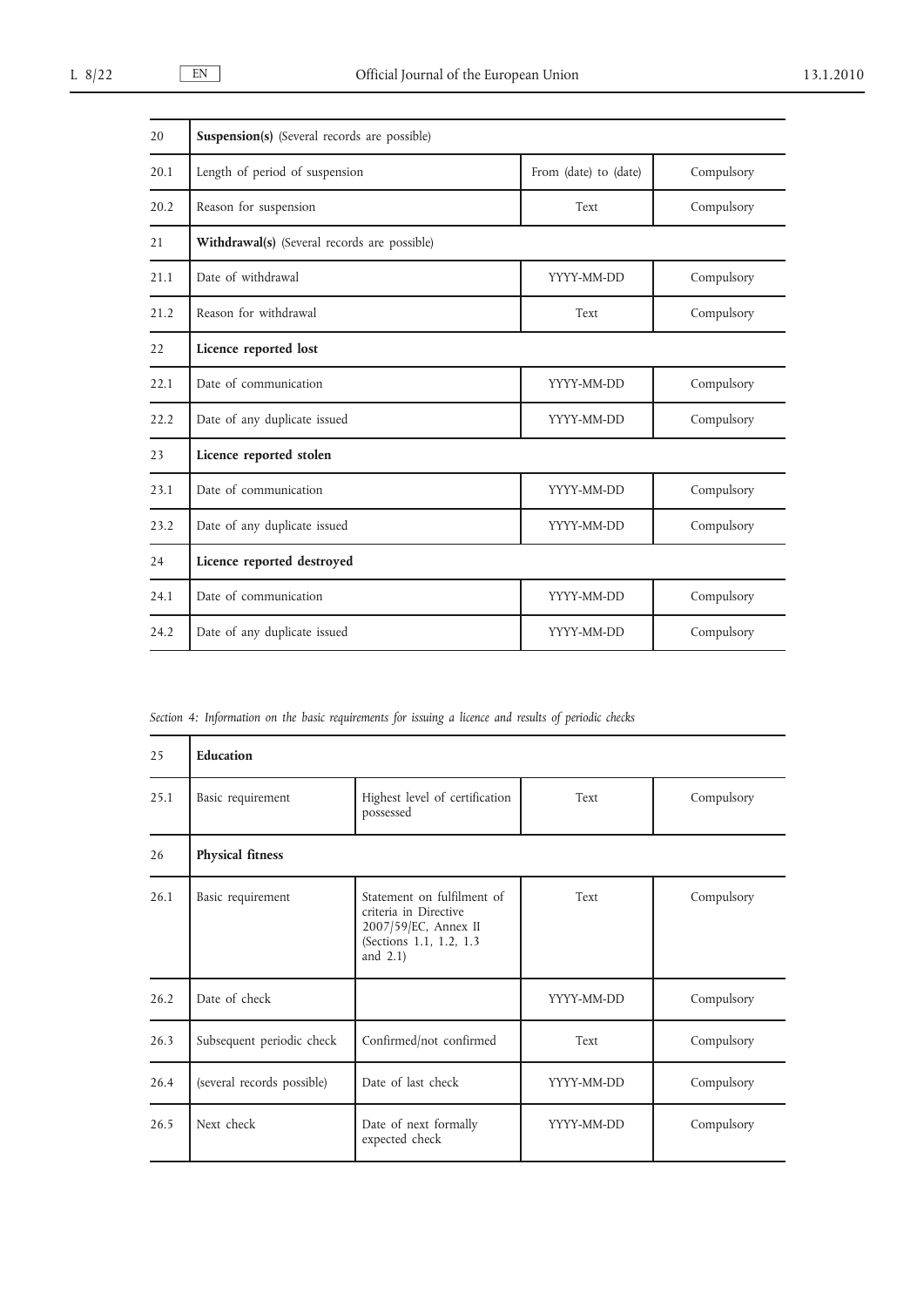| 26.6 | <b>Notes</b>                       | Notes to be specified:                                                                         | Text       | Compulsory |
|------|------------------------------------|------------------------------------------------------------------------------------------------|------------|------------|
|      |                                    | Normal schedule,                                                                               |            |            |
|      |                                    | Anticipated<br>schedule<br>(according to doctor's<br>certificate),                             |            |            |
|      |                                    | Change in information<br>(code 9.a.2) if necessary,                                            |            |            |
|      |                                    | Change in restriction<br>code,                                                                 |            |            |
|      |                                    | Other + field to specify,                                                                      |            |            |
| 27   | Occupational psychological fitness |                                                                                                |            |            |
| 27.1 | Basic requirement                  | Statement on fulfilment of<br>criteria in Annex II of<br>Directive 2007/59/EC<br>(Section 2.2) | Text       | Compulsory |
| 27.2 | Date of check                      |                                                                                                | YYYY-MM-DD | Compulsory |
| 27.3 | Following check(s)                 | Only if necessary (several<br>records possible)                                                | Statement  | Compulsory |
| 27.4 |                                    | Date of any subsequent<br>check                                                                | YYYY-MM-DD | Compulsory |
| 28   | General professional knowledge     |                                                                                                |            |            |
| 28.1 | Basic requirement                  | Statement on fulfilment of<br>criteria in Annex IV of<br>Directive 2007/59/EC                  | Text       | Compulsory |
| 28.2 | Date of check                      |                                                                                                | YYYY-MM-DD | Compulsory |
| 28.3 | Subsequent check                   | (only if required at national<br>level)                                                        | YYYY-MM-DD | Compulsory |

## 4. **Access rights**

Access to the information contained in the NLR shall be granted to the following interested parties for the following purposes:

- to the competent authorities of the other Member States, upon reasoned request, for:
	- controlling trains operating in their area of jurisdiction,
	- making enquiries regarding compliance with Directive 2007/59/EC by all those active in their area of jurisdiction,
- to the Agency, upon reasoned request, for evaluating the development of train driver certification in accordance with Article 33 of Directive 2007/59/EC, in particular regarding the interconnection of registers,
- to any employer of drivers, for consulting the status of the licences in accordance with article 22(1)(b) of Directive 2007/59/EC,
- to railway undertakings and infrastructure managers, employing or contracting train drivers, for consulting the status of licences, in accordance with Article 22(1)(b) of Directive 2007/59/EC,
- to train drivers, upon request, for consulting the data concerning them,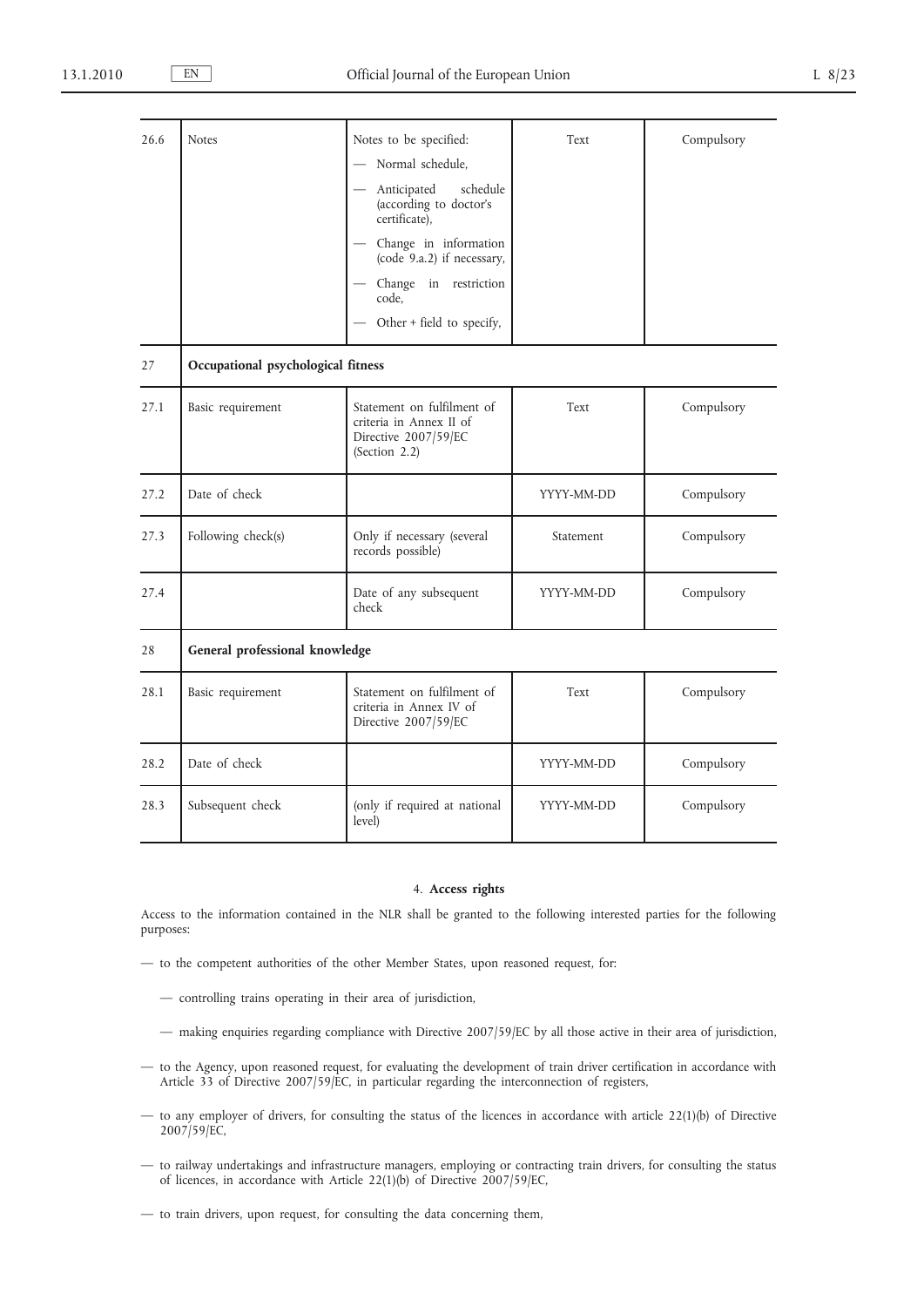— to investigation bodies set up in accordance with Article 21 of Directive 2004/49/EC, for investigating accidents, in particular as stated in Article  $20(2)(e)$  and (g) of that Directive,

## 5. **Data exchange**

Access to relevant data shall be granted upon formal request. The competent authority shall provide the data, without delay, in a manner which ensures secure transmission of information and protection of personal data.

Competent authorities may offer login facilities on their websites to all who have access rights, provided they ensure that the grounds for requests are checked.

# 6. **Duration of data retention**

All data in the NLR shall be kept for at least 10 years from the date of end of validity of the train driving licence. If at any time during the 10-year period an investigation involving the driver is started, data relating to the driver must be kept beyond the 10-year period if so required.

Any changes in the NLR shall be recorded.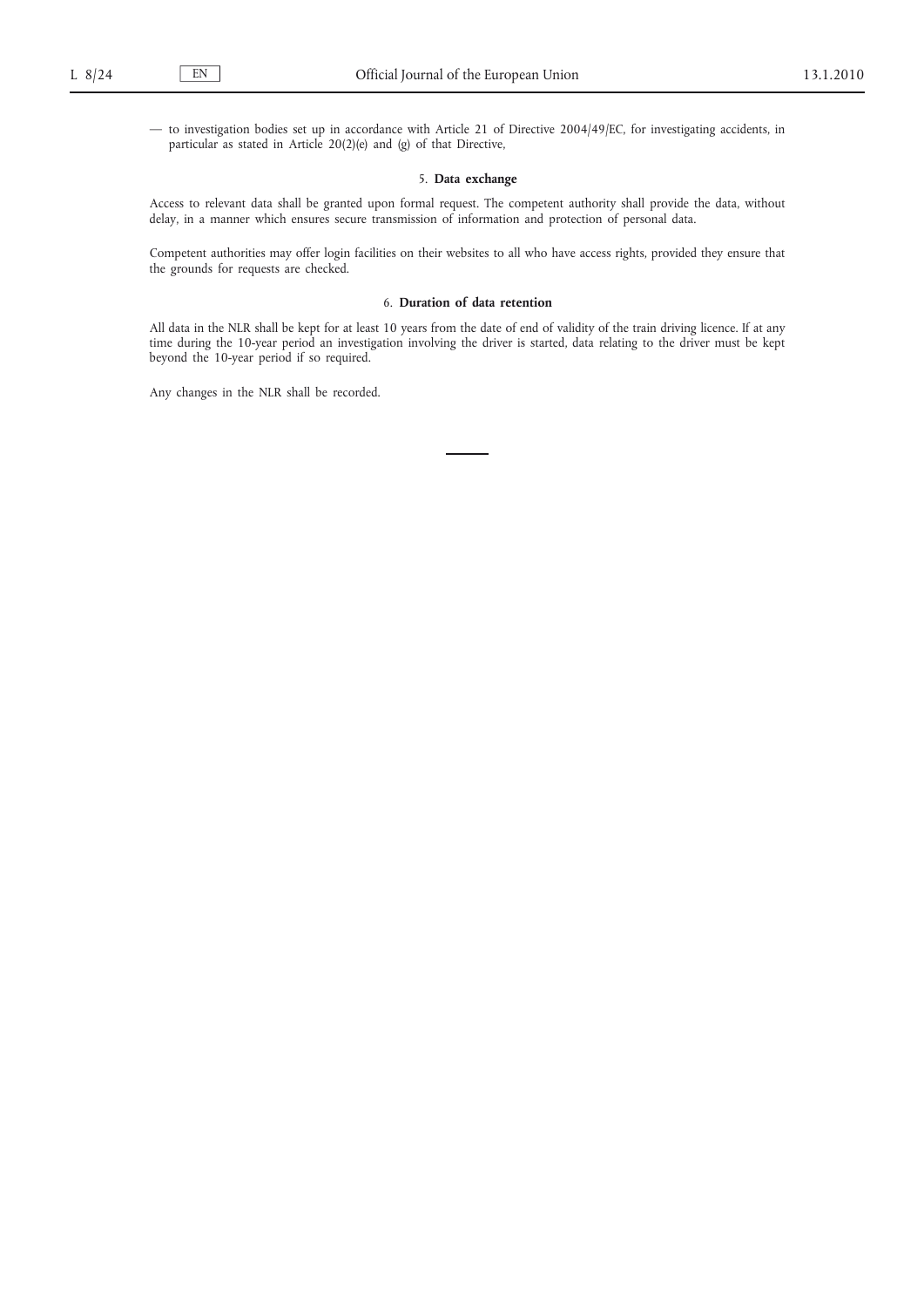## *ANNEX II*

# **BASIC PARAMETERS FOR REGISTERS OF TRAIN DRIVERS' COMPLEMENTARY CERTIFICATES (CCRS)**

## 1. **Basic parameters**

The basic parameters for registers of complementary certificates (CCR), set in accordance with Article 22(4) of Directive 2007/59/EC, are:

- Data to be collected (Chapter 2),
- Data format (Chapter 3),
- Access rights (Chapter 4),
- Data exchange (Chapter 5),
- Duration of data retention (Chapter 6),
- Procedures in case of bankruptcy (Chapter 7),

#### 2. **Data to be collected**

CCRs shall comprise four sections.

Section 1 shall contain information about the current state of the licence owned by the train driver.

Section 2 shall contain information about the complementary certificate issued, as listed in Annex I, Section 3, of Directive 2007/59/EC.

Section 3 shall contain historical information about the complementary certificate.

Section 4 shall contain information about basic requirements and initial checks to allow the complementary certificate to be issued and about subsequent checks to be recorded to allow the complementary certificate to remain valid.

The data to be collected are set out in the table in Chapter 3.

Information on current knowledge of rolling stock, knowledge of infrastructure and linguistic knowledge assessed in accordance with the relevant part of Directive 2007/59/EC shall be given in Section 2. That section shall include the date of the next expected checks. By the date of subsequent checks the new 'current state' will start, and previous information will be moved into Section 4, containing historical information.

#### 3. **Data format**

The following list shows the data format of the CCR.

The list is set out as follows:

| N <sub>0</sub> | Datum to be displayed |        |                              |  |
|----------------|-----------------------|--------|------------------------------|--|
|                | Content               | Format | Status of the<br>requirement |  |

*Section 1: Reference to the licence*

| Licence number                                                           |                   |            |
|--------------------------------------------------------------------------|-------------------|------------|
| Number of the licence, giving access to data in the national<br>register | $EIN$ (12 digits) | Compulsory |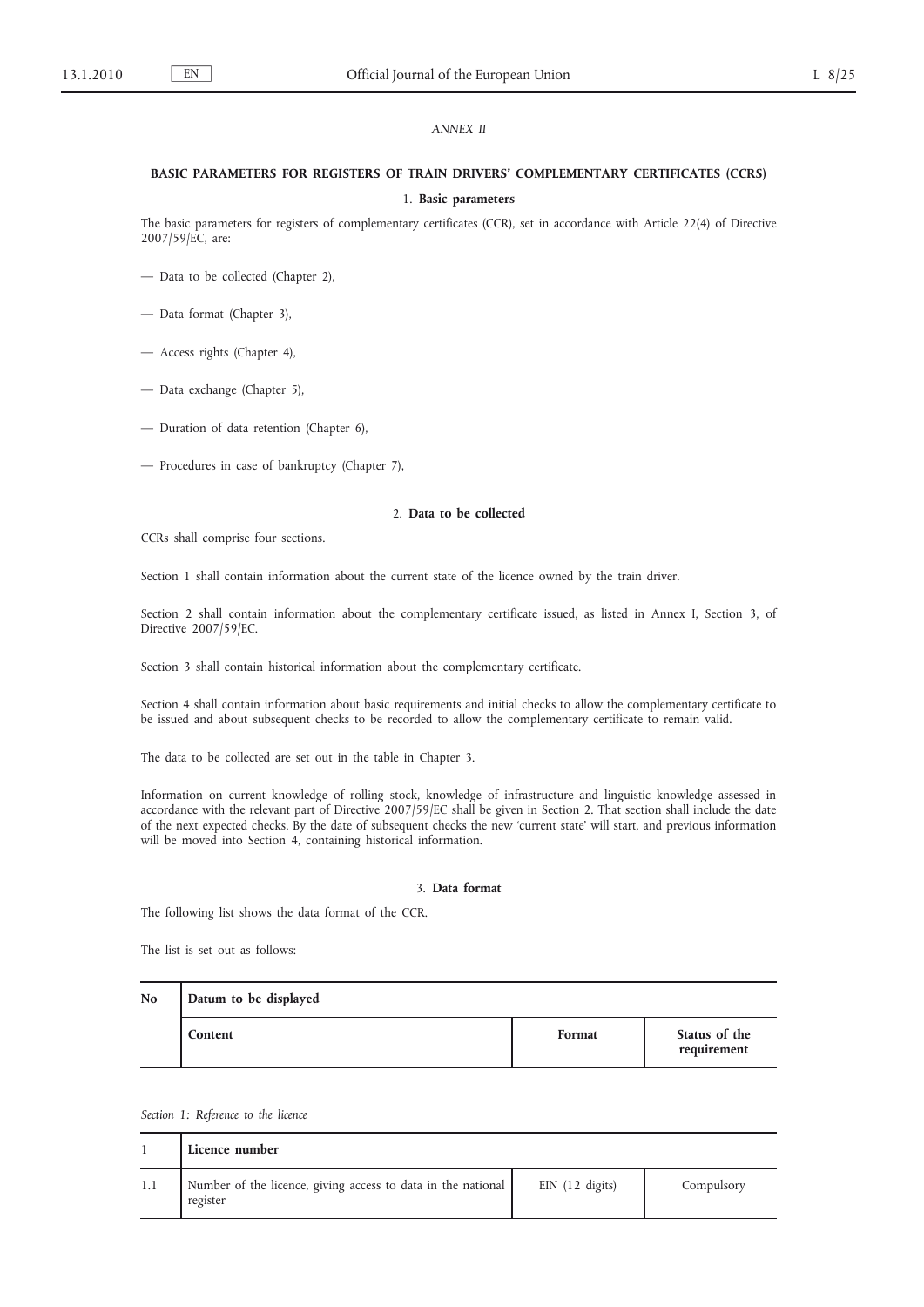| $\overline{2}$ | Current state of the licence                                                                                                     |      |            |  |
|----------------|----------------------------------------------------------------------------------------------------------------------------------|------|------------|--|
| 2.1            | Evidence of the current state of the licence<br>- Valid<br>$\begin{aligned} \begin{array}{c} \text{-} \end{array} \end{aligned}$ | Text | Compulsory |  |
|                | Withdrawn                                                                                                                        |      |            |  |

*Section 2: Information about the current complementary certificate issued, as listed in Annex I, Section 3, of Directive 2007/59/EC*

| 3    | Surname(s) of the holder (the same of the licence)                                                                                                                      |                                    |            |
|------|-------------------------------------------------------------------------------------------------------------------------------------------------------------------------|------------------------------------|------------|
| 3.1  | Surname(s) displayed on passport or national identity card<br>or other recognised document proving identity. More<br>surnames are allowed, depending on national custom | Text                               | Compulsory |
| 4    | Name(s) of the holder (the same of the licence)                                                                                                                         |                                    |            |
| 4.1  | Name(s) displayed on passport or national identity card or<br>other recognised document proving identity. More names<br>are allowed, depending on national custom       | Text                               | Compulsory |
| 5    | Date of birth of the holder                                                                                                                                             |                                    |            |
| 5.1  | Date of birth of the holder                                                                                                                                             | YYYY-MM-DD                         | Compulsory |
| 6    | Place of birth of the holder                                                                                                                                            |                                    |            |
| 6.1  | Place of birth of the holder                                                                                                                                            | Text                               | Compulsory |
| 7    | Date of issue of the certificate                                                                                                                                        |                                    |            |
| 7.1  | The current date of issue of the certificate                                                                                                                            | YYYY-MM-DD                         | Compulsory |
| 8    | Date of expiry of the certificate                                                                                                                                       |                                    |            |
| 8.1  | Date of the expected formal expiry of the certificate, to be<br>set by the company and included in the procedure required<br>in Article 15 of Directive 2007/59/EC.     | YYYY-MM-DD                         | Compulsory |
| 9    | Name of issuing entity                                                                                                                                                  |                                    |            |
| 9.1  | Name of the entity issuing the certificate (railway under-<br>taking, infrastructure manager, other)                                                                    | Text                               | Compulsory |
| 10   | Reference number assigned to the employee by the employer                                                                                                               |                                    |            |
| 10.1 | Company reference for the train driver                                                                                                                                  | Text                               | Optional   |
| 11   | Photograph of the holder                                                                                                                                                |                                    |            |
| 11.1 | Photograph                                                                                                                                                              | Original or Electronic<br>scanning | Compulsory |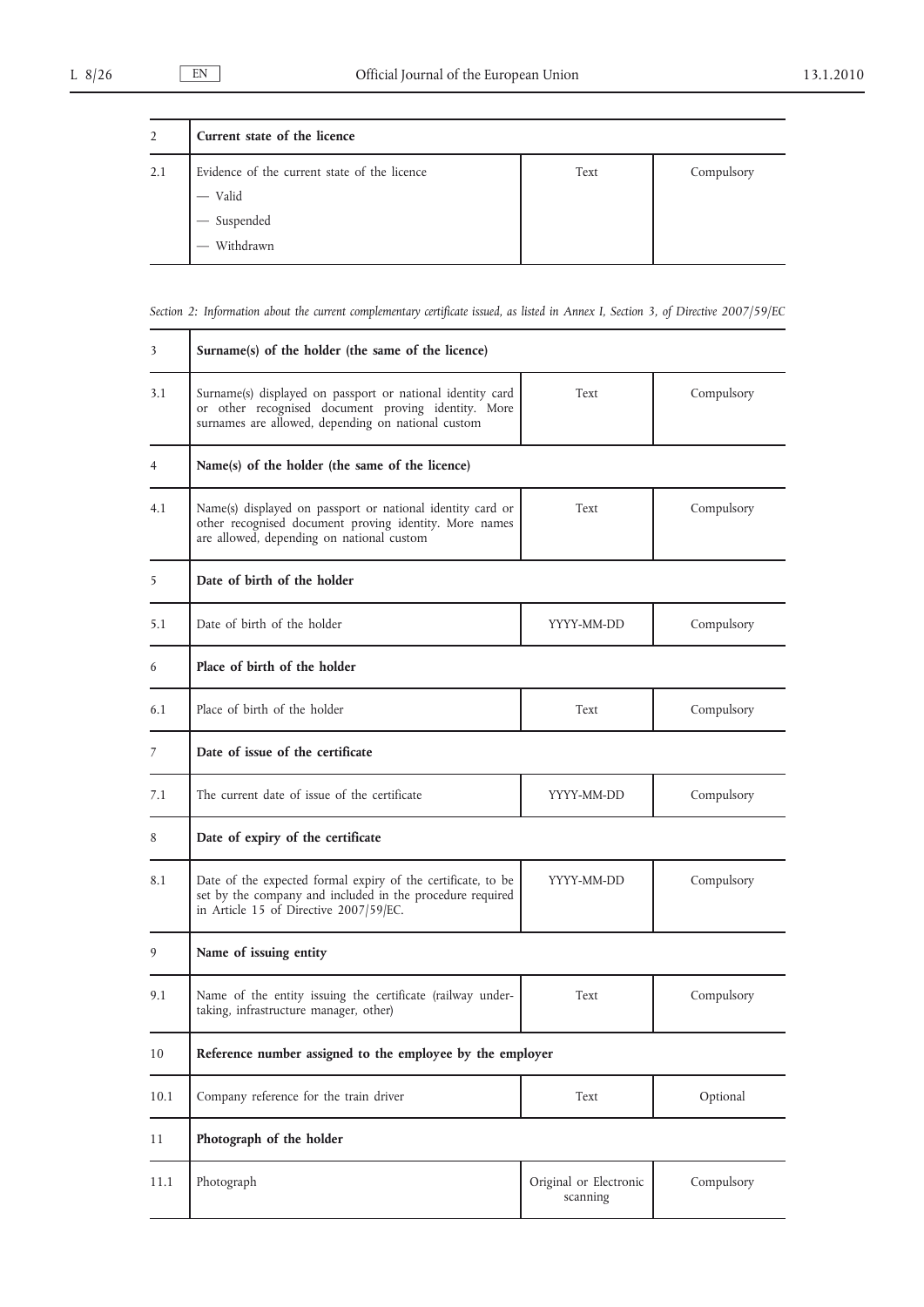| 12   | Signature of the holder                                                                                     |                   |                                            |            |
|------|-------------------------------------------------------------------------------------------------------------|-------------------|--------------------------------------------|------------|
| 12.1 | Signature                                                                                                   |                   | Original/Photocopy/<br>Electronic scanning | Compulsory |
| 13   | Permanent place of residence or postal address of the holder                                                |                   |                                            |            |
| 13.1 | Address of the holder                                                                                       | Street and number | Text                                       | Optional   |
| 13.2 |                                                                                                             | Town              | Text                                       | Optional   |
| 13.3 |                                                                                                             | Country           | Text                                       | Optional   |
| 13.4 |                                                                                                             | Postcode          | Alpha-numerical code                       | Optional   |
| 13.5 |                                                                                                             | Telephone number  |                                            |            |
| 13.6 |                                                                                                             | e-mail address    |                                            |            |
| 14   | Address of the railway undertaking or infrastructure manager for which the driver is authorised to<br>drive |                   |                                            |            |
| 14.1 | Address of the RU/IM                                                                                        | Street and number | Text                                       | Compulsory |
| 14.2 |                                                                                                             | Town              | Town                                       | Compulsory |
| 14.3 |                                                                                                             | Country           | Text                                       | Compulsory |
| 14.4 |                                                                                                             | Postcode          | Alpha-numerical code                       | Compulsory |
| 14.5 |                                                                                                             | Contact person    | Text                                       | Optional   |
| 14.6 |                                                                                                             | Telephone number  | Text                                       | Compulsory |
| 14.7 |                                                                                                             | Fax number        | Text                                       | Compulsory |
| 14.8 |                                                                                                             | e-mail address    | Text                                       | Compulsory |
| 15   | Category in which the driver is authorised to drive                                                         |                   |                                            |            |
| 15.1 | Relevant code(s)                                                                                            |                   | Text                                       | Compulsory |
| 16   | Rolling stock which the driver is authorised to drive                                                       |                   |                                            |            |
| 16.1 | (list, record to be repeated)                                                                               |                   | Text                                       | Compulsory |
| 16.2 | For each item the date of next expected check shall be added                                                |                   | YYYY-MM-DD                                 | Compulsory |
| 17   | Infrastructure on which the driver is authorised to drive                                                   |                   |                                            |            |
| 17.1 | (list, record to be repeated)                                                                               |                   | Text                                       | Compulsory |
| 17.2 | For each item the date of next expected check shall be added                                                |                   | YYYY-MM-DD                                 | Compulsory |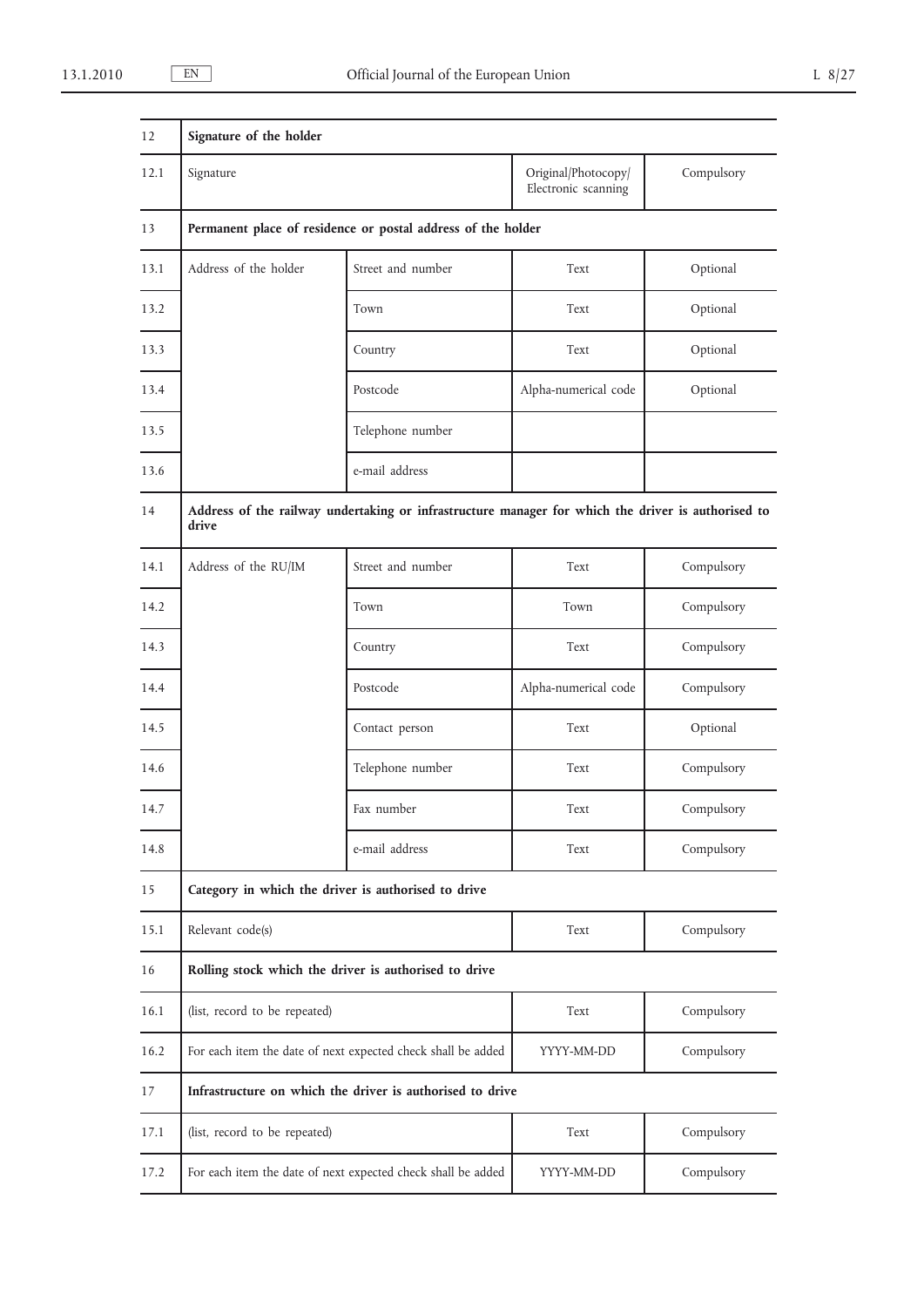| 18   | Language skills                                              |            |            |
|------|--------------------------------------------------------------|------------|------------|
| 18.1 | (list, record to be repeated)                                | Text       | Compulsory |
| 18.2 | For each item the date of next expected check shall be added | YYYY-MM-DD | Compulsory |
| 19   | <b>Additional information</b>                                |            |            |
| 19.1 | (list, record to be repeated)                                | Text       | Compulsory |
| 20   | <b>Additional restrictions</b>                               |            |            |
| 20.1 | (list, record to be repeated)                                | Text       | Compulsory |

*Section 3: Historical records on the status of the complementary certificate*

| 21   | Date of first issue                                                                                                                                     |                       |            |
|------|---------------------------------------------------------------------------------------------------------------------------------------------------------|-----------------------|------------|
| 21.1 | Date of first issue of the certificate                                                                                                                  | YYYY-MM-DD            | Optional   |
| 22   | <b>Update(s)</b> (Several records are possible)                                                                                                         |                       |            |
| 22.1 | Date of update                                                                                                                                          | YYYY-MM-DD            | Compulsory |
| 22.2 | Details of and reason for update (correction of one or more<br>data displayed on the complementary certificate, e.g.<br>personal address of the driver) | Text                  | Compulsory |
| 23   | Amendment(s) (Several records are possible)                                                                                                             |                       |            |
| 23.1 | Date of amendment                                                                                                                                       | YYYY-MM-DD            | Compulsory |
|      | Reason for amendments, referring to specific parts of the<br>certificate:                                                                               | Text                  | Compulsory |
|      | amendments in field 3 'Categories of driving'                                                                                                           |                       |            |
|      | amendments in field 4 'Additional Information'                                                                                                          |                       |            |
|      | amendments in field 5: new linguistics knowledge<br>acquired or knowledge periodically checked                                                          |                       |            |
|      | amendments in field 6 'Restrictions'                                                                                                                    |                       |            |
|      | amendments in column 7: new rolling stock knowledge<br>acquired or knowledge periodically checked                                                       |                       |            |
|      | amendments in column<br>$8:$ new<br>infrastructure<br>knowledge acquired or knowledge periodically checked                                              |                       |            |
| 24   | Suspension(s) (Several records are possible)                                                                                                            |                       |            |
| 24.1 | Length of period of suspension                                                                                                                          | From (date) to (date) | Compulsory |
| 24.2 | Reason for suspension                                                                                                                                   | Text                  | Compulsory |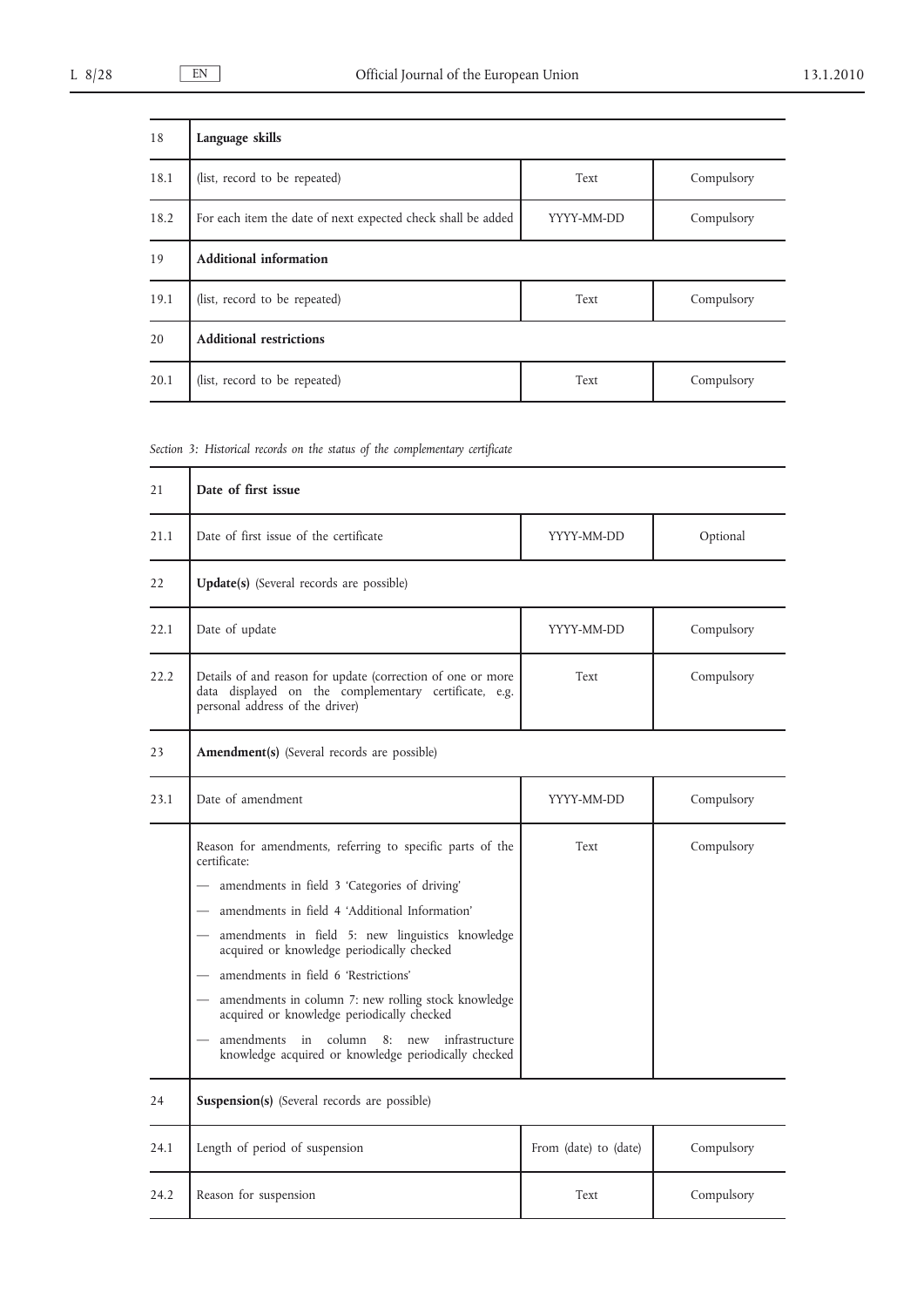| 25   | Withdrawal(s) (Several records are possible) |            |            |
|------|----------------------------------------------|------------|------------|
| 25.1 | Date of withdrawal                           | YYYY-MM-DD | Compulsory |
| 25.2 | Reason for withdrawal                        | Text       | Compulsory |
| 26   | Certificate reported lost                    |            |            |
| 26.1 | Date of communication                        | YYYY-MM-DD | Compulsory |
| 26.2 | If yes, date of issued duplicate             | YYYY-MM-DD | Compulsory |
| 27   | Certificate reported stolen                  |            |            |
| 27.1 | Date of communication                        | YYYY-MM-DD | Compulsory |
| 27.2 | Date of any duplicate issued                 | YYYY-MM-DD | Compulsory |
| 28   | Certificate reported destroyed               |            |            |
| 28.1 | Date of communication                        | YYYY-MM-DD | Compulsory |
| 28.2 | Date of any duplicate issued                 | YYYY-MM-DD | Compulsory |

*Section 4: Historical records in connection with the basic requirements for issuing a complementary certificate and the results of periodic checks*

| 29   | Linguistic competence   |                                                                                                                                                         |            |            |
|------|-------------------------|---------------------------------------------------------------------------------------------------------------------------------------------------------|------------|------------|
| 29.1 | Basic requirement       | Working language(s) for<br>which a statement that the<br>criteria set out in Annex<br>VI(8) of Directive<br>2007/59/EC had been<br>fulfilled was issued | Text       | Compulsory |
| 29.2 | Periodic check          | Date of certified knowledge<br>(exam passed) for each<br>language.<br>Several records are possible.                                                     | YYYY-MM-DD | Compulsory |
| 30   | Rolling stock knowledge |                                                                                                                                                         |            |            |
| 30.1 | Basic requirement       | Rolling stock for which a<br>statement that the criteria set<br>out in Annex V of Directive<br>2007/59/EC had been<br>fulfilled was issued              | Text       | Compulsory |
| 30.2 | Periodic check          | Date of periodic check<br>(certified knowledge)<br>Several records are possible.                                                                        | YYYY-MM-DD | Compulsory |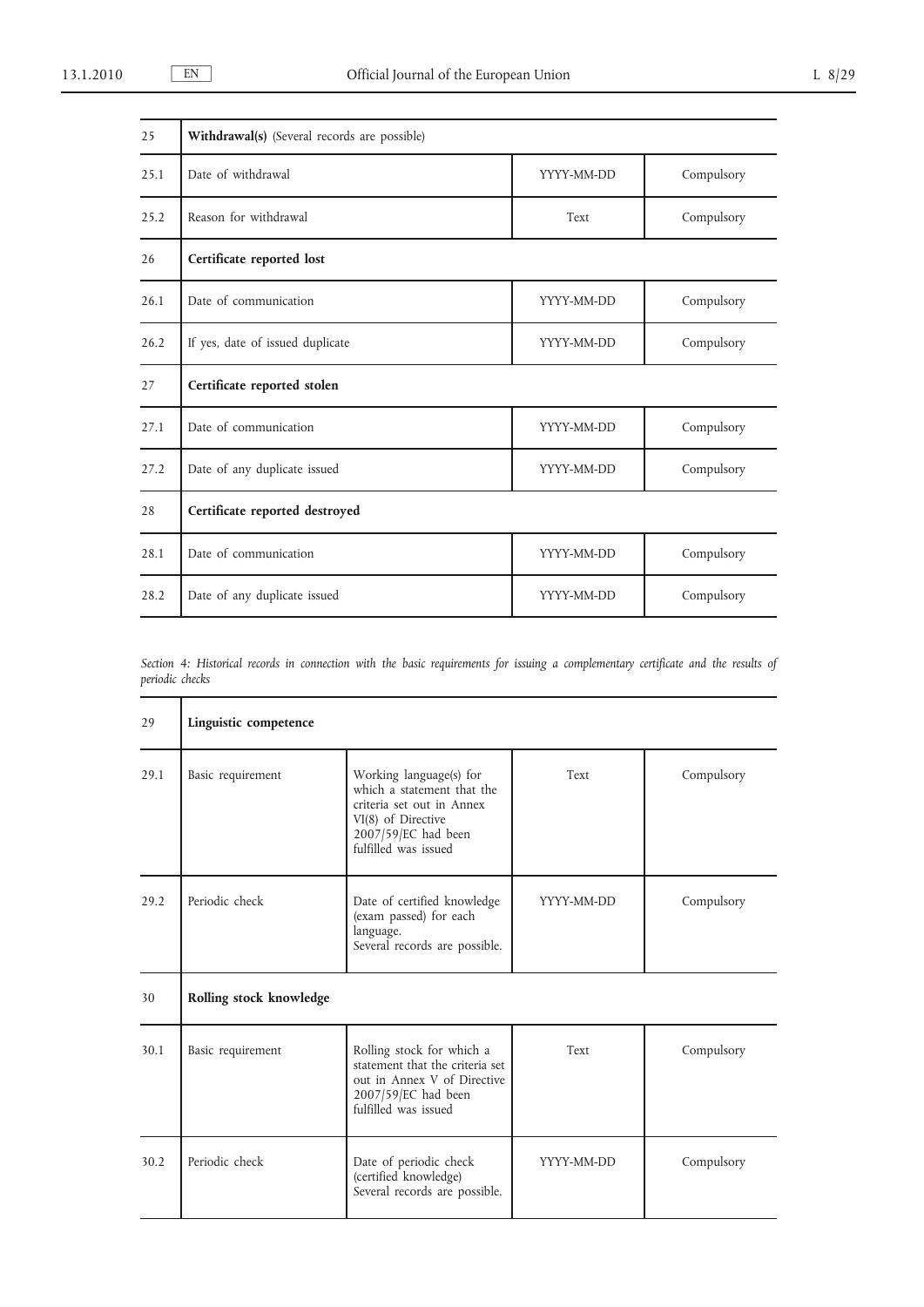| 31   | Infrastructure knowledge |                                                                                                                                              |            |            |
|------|--------------------------|----------------------------------------------------------------------------------------------------------------------------------------------|------------|------------|
| 31.1 | Basic requirement        | Infrastructure for which a<br>statement that the criteria set<br>out in Annex VI of Directive<br>2007/59/EC had been<br>fulfilled was issued | Text       | Compulsory |
| 31.2 | Periodic check           | Date of periodic check<br>(certified knowledge).<br>Several records are possible.                                                            | YYYY-MM-DD | Compulsory |

## 4. **Access rights**

Access to the information contained in the CCR shall be granted to the following interested parties for the following purposes:

- to the competent authority of the Member State in accordance with Article 22(2)(b) of Directive 2007/59/EC,
- to competent authorities of the Member States in which the railway undertaking or infrastructure manager operates, and where the driver is authorised to drive on at least one line of the network:
	- for their task of monitoring the development of certification, under Article 19(1)(g) and Article 26 of Directive 2007/59/EC,
	- for their inspection tasks under Article 19(1)(h) and (2) and Article 29(1) of Directive 2007/59/EC (this task may be carried out by a delegated entity),
- to train drivers, for the data concerning them, in accordance with Article 22(3) of Directive 2007/59/EC,
- to investigation bodies set up in accordoance with Article 21 of Directive 2004/49/EC, for investigating accidents, in particular as stated in Article 20(e) and (g) of that Directive,

Companies shall be free to grant access to other users, subject to personal data protection.

## 5. **Data exchange**

In accordance with Directive 2007/59/EC, access to relevant data shall be granted:

- (a) to the competent authorities where the railway undertaking or infrastructure manager is domiciled, in accordance with Article 22(2)(b) of Directive 2007/59/EC,
- (b) to competent authorities of other Member States, upon request, in accordance with Article 22(2)(c) of Directive 2007/59/EC,
- (c) to drivers, upon request, in accordance with Article 22(3) of Directive 2007/59/EC.

The railway undertaking, infrastructure manager or delegated entity shall provide the data, without delay, in a manner which ensures secure transmission of information and protection of personal data.

Railway undertakings and infrastructre manangers may offer login facilities on their websites to all who have access rights, provided they ensure that grounds for requests are checked.